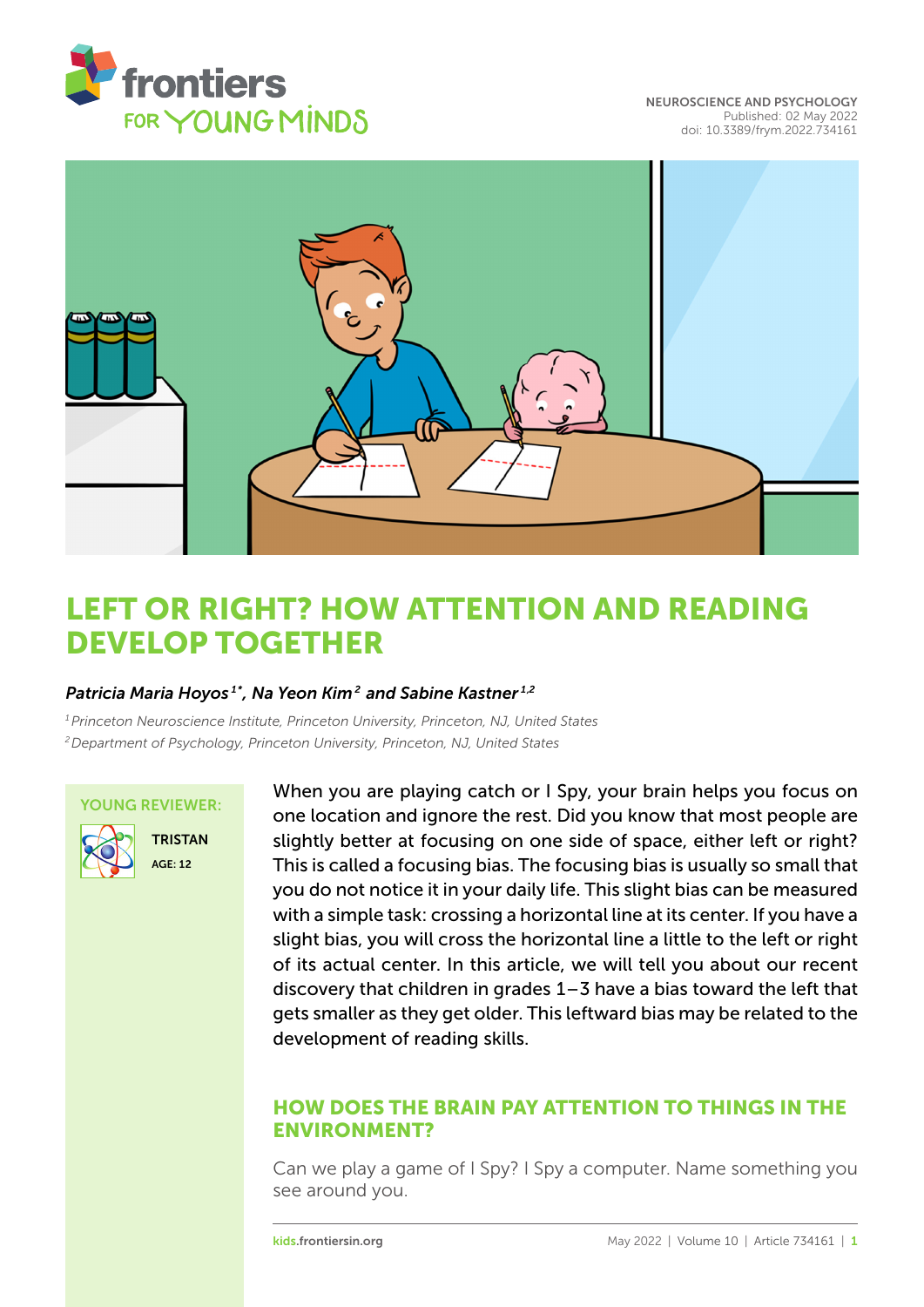# VISUO-SPATIAL **ATTENTION**

The brain's ability to focus on one location and ignore other locations.

# **NEGLECT**

The ability to focus on only one side of space.

A preference. For example, a focusing bias is the ability to focus better on one side of space over the other.

# <span id="page-1-0"></span>Figure 1

People who suffer from visuo-spatial neglect can focus only on one side of space. In this figure, there is a person with a left side neglect, and they have a plate of food in front of them. Their left side neglect only allows them to focus on the right side of their plate. Because of this, people with visuo-spatial neglect may only eat from half of their plate (figure created with BioRender).

There are many objects around you, but how did your brain help you focus on just one? The brain's ability to focus on one location in the space around you and ignore the rest is called **visuo-spatial attention**. Think about when you play catch. You can spot and follow the ball with your eyes because of your ability to focus. Visuo-spatial attention allows you to focus on all the space in front of you, so that you can catch a ball flying at you from any direction.

Some people with a certain kind of brain damage can only focus on one side of space. The ability to focus on only one side of space is called visuo-spatial neglect. A person with a left-side neglect will only VISUO-SPATIAL be able to focus on the right side of space [\(Figure 1\)](#page-1-0). People with visuo-spatial neglect may do things like eat from only half of their plates or wash only half their faces!

Although visuo-spatial neglect does not occur in a healthy brain, most people's brains are slightly better at focusing on locations on either the left or the right side of space. In other words, most people have a small **bias** in their visuo-spatial attention capabilities [\[1\]](#page-5-0). For most people, the BIAS bias is so small that it does not cause any trouble in daily life.

# WHY DO PEOPLE HAVE VISUO-SPATIAL ATTENTION BIASES AND HOW CAN WE MEASURE THEM?

Your brain has two halves, or hemispheres—a left hemisphere and a right hemisphere. The parts of your brain that control attention

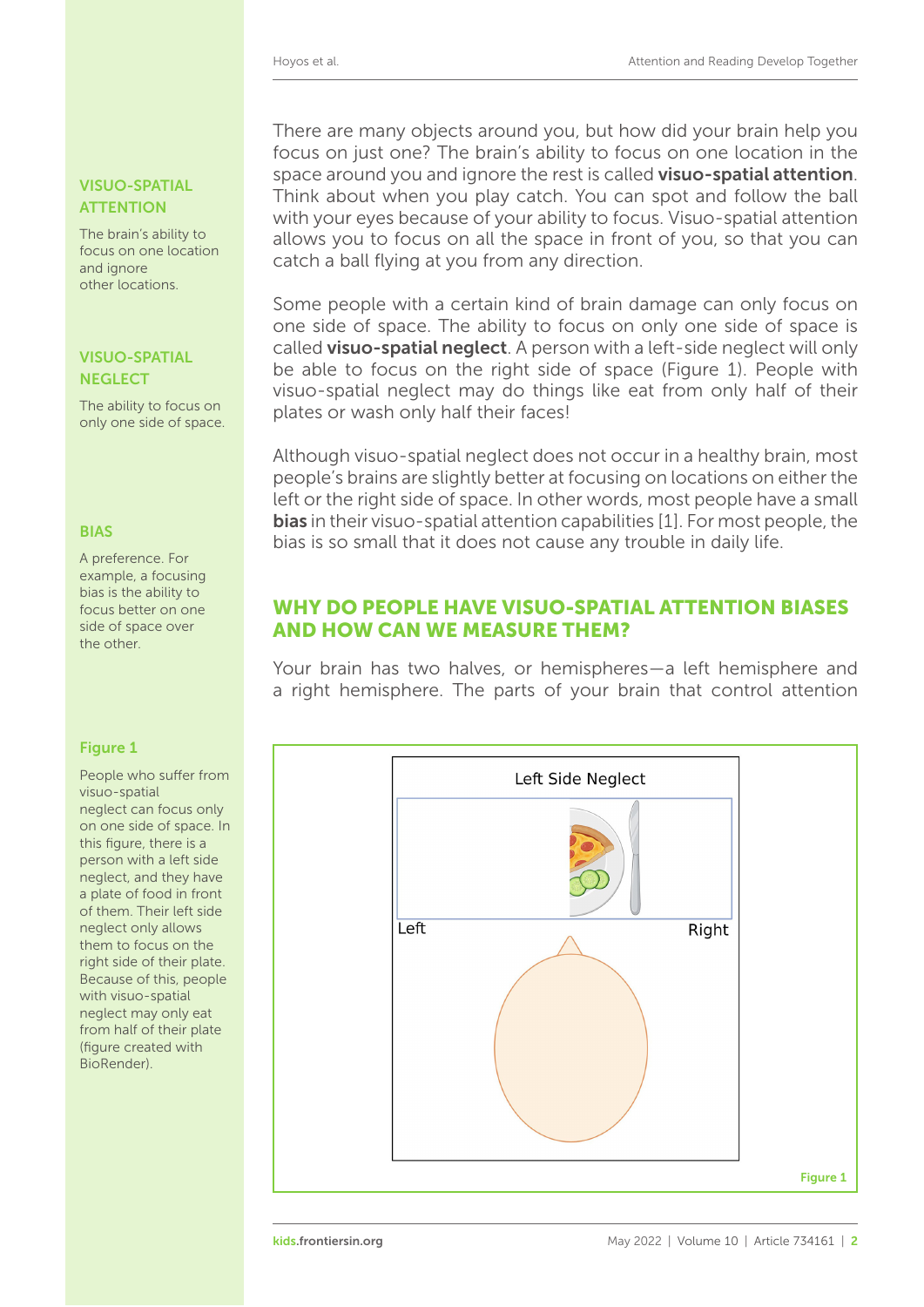#### <span id="page-2-0"></span>Figure 2

The brain has two halves, called the left and the right hemispheres. The attention parts of the brain are located in both the left and the right hemispheres. The arrows show that the right side of the brain controls attention to the left side of space, and the left side of the brain controls attention to the right side of space (figure created with BioRender).

#### INTERHEMISPHERIC **COMPETITION**

The competition between the brain's hemispheres to focus on each side of space. When one side is stronger than the other, a bias to focusing on one side forms.

### **MAGNETIC RESONANCE** IMAGING

A scientific technique that uses a strong magnet to take pictures of the brain and measure its activity in a safe and reliable way.

# LINE BISECTION TASK

A task in which the participant is asked to cross a horizontal line with a vertical line at its center.



are located across both hemispheres, and each hemisphere controls the opposite side of space [\(Figure 2\)](#page-2-0). The right hemisphere controls attention to the left side of space, and the left hemisphere controls attention to the right side of space. The focusing strength of each hemisphere competes with the other hemisphere to direct attention to either the left or right side of space. This is called **interhemispheric** competition. Usually, the focusing strengths of the two hemispheres are not perfectly balanced, and one hemisphere is a bit stronger than the other. This leads to a bias in visuo-spatial attention [\[1\]](#page-5-0).

Scientists can directly compare the attention strength of each hemisphere using brain imaging techniques such as **magnetic** resonance imaging (MRI; For more information about MRI, read this Frontiers for Young Minds article [\[2\]](#page-5-1)). There is a much simpler way to measure biases in visuo-spatial attention. We show participants a horizontal line and ask them to cross it with a vertical line at its center. While a robot would be able to cross the horizontal line perfectly at the center, most people cross the line slightly to the left or right. This task, shown in [Figure 3,](#page-3-0) is called the line bisection task. It helps us learn which brain hemisphere is stronger in the interhemispheric competition.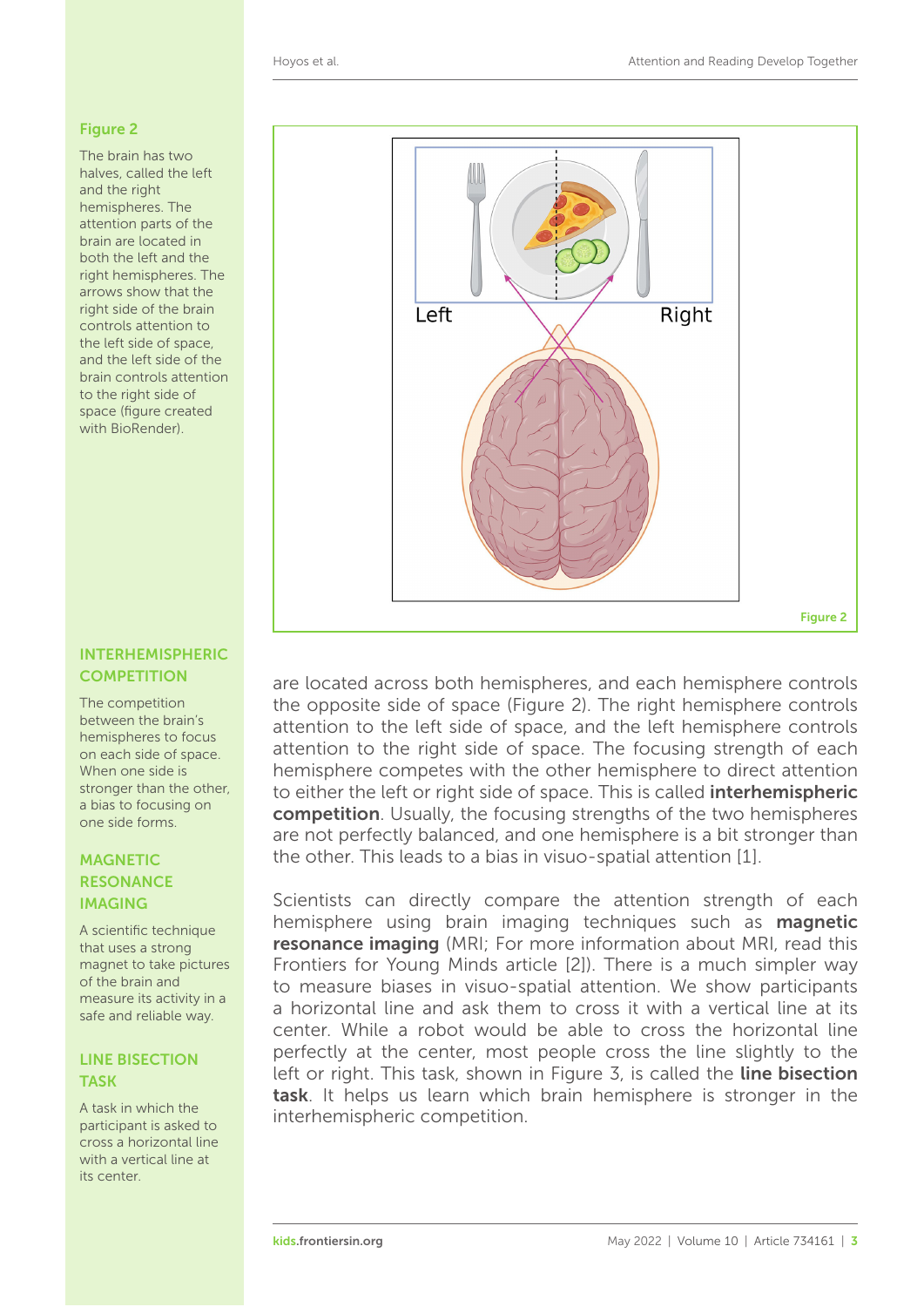### <span id="page-3-0"></span>Figure 3

In the line bisection task, we show participants a horizontal line and ask them to cross it with a vertical line at its center. While a robot would be able to cross the horizontal line perfectly at the center, most people cross the line slightly to the left or right. In this example, the participant crossed the line a bit to the left of the actual midpoint. This means that they have a slight leftward visuo-spatial attention bias (figure created with BioRender).



# HOW DOES SPATIAL BIAS CHANGE AS YOU GROW UP?

Although scientists knew that attention regions of the brain change a lot as children get older, they did not know how these changes affect visuo-spatial attention bias. In a recent study, we used the line bisection task to measure the visuo-spatial biases of 459 children from grades 1–8 and 61 adults [\[3\]](#page-5-2). We found that, overall, children in grades 1–3 have a visuo-spatial attention bias to the left. This means that, in the line bisection task, younger children are more likely to cross the horizontal line slightly to the left of its actual center (as in [Figure 3\)](#page-3-0). It also suggests that the right hemisphere is stronger than the left hemisphere in focusing attention to the left side of space in arades  $1-3$ .

Children in grades 1–3 are special because although the older children (grades 6–8) and adults also have a bias, it is much smaller. This does not actually mean that children in grades 1–3 will have trouble playing catch or I Spy in comparison to people of other ages. The bias to the left is so small that it goes unnoticed in daily life. However, as we will discuss next, the subtle bias may change how the brain learns new things, such as reading.

# HOW DOES SPATIAL BIAS RELATE TO READING?

If it is so small, why would the brain create a bias to the left that occurs specifically during early elementary school? We thought that this bias might be the brain's way of giving children in grades 1–3 an advantage in learning to read. The ability to read like you are reading this article is like a superpower. Think about it—humans are the only animals that can read! This means that the human brain must make special changes to help you develop the skill of reading (to learn more about the brain's ability to read, check out this Frontiers for Young Minds article [\[4\]](#page-5-3)).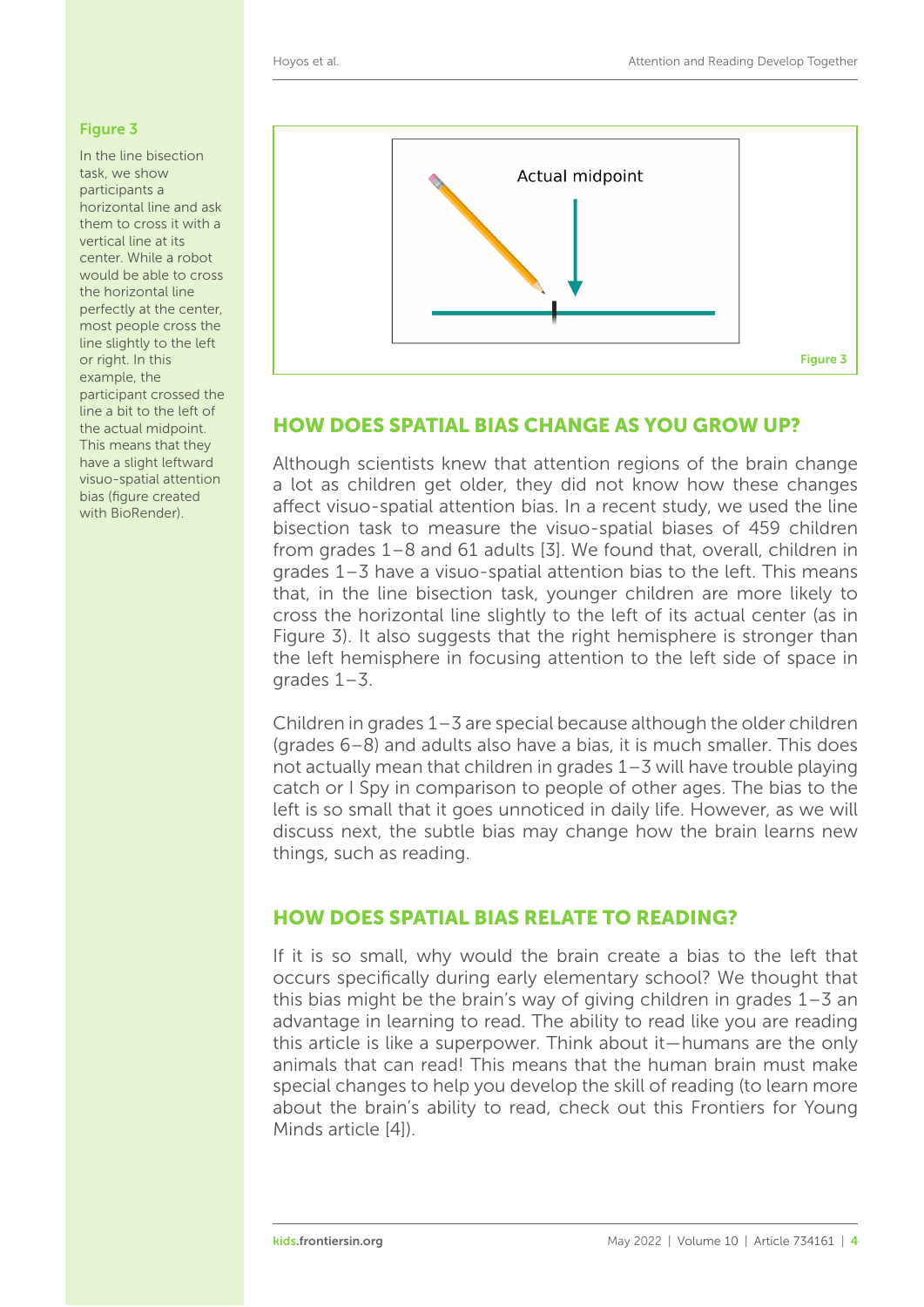To test this idea, we gave children in grades  $1-\overline{3}$  a short task that measures reading fluency. The task involves naming a series of letters or numbers on a sheet as quickly as possible from left to right, similar to reading English. We found that the children who had more of a leftward bias were better at the reading task. This means that the leftward bias gives children an advantage in the reading task. How does a leftward bias help you learn to read? Consider how your eyes are moving as you read this article. When a person reads English, their eyes shift from left to right. So, although the bias is so small that it is unnoticeable in daily life, it gives your brain a greater advantage in shifting your eyes from left to right when you are learning to read.

# **CONCLUSION**

In conclusion, we discovered that visuo-spatial attention bias changes as children develop and that the leftward bias in younger children may give them an advantage in learning to read. This means that the right hemisphere is stronger than the left hemisphere in focusing attention to the left side of space during grades 1–3. While the spatial bias is very small, it gives younger children an advantage during the same time that they are learning to read in school. Understanding how spatial bias develops may help teachers improve how children learn in school. If focusing on the left side of space gives children an advantage in learning to read, teachers may seat younger children having difficulty learning to read on the right side of the classroom. This way, the information on the blackboard will be to their left, and their leftward spatial bias may give them an advantage in learning to read.

The development of visuo-spatial attention is yet another example of how the brain adapts and changes to help you learn new skills as you get older. One question you may have is whether children learning to read languages like Hebrew, which is read from right to left, would have a rightward spatial bias. Another question is how the development of visuo-spatial attention biases would be different in children that have a hard time reading or paying attention. Those are only a few of the many interesting questions about visuo-spatial attention that scientists will study in the future.

# FUNDING

This work was funded by Overdeck Family Foundation.

# ORIGINAL SOURCE ARTICLE

Hoyos, P. M., Kim, N. Y., Cheng, D., Finkelston, A., and Kastner, S. 2020. Development of spatial biases in school-aged children. *Dev. Sci.* 24:e13053. doi: [10.1111/desc.13053](https://doi.org/10.1111/desc.13053)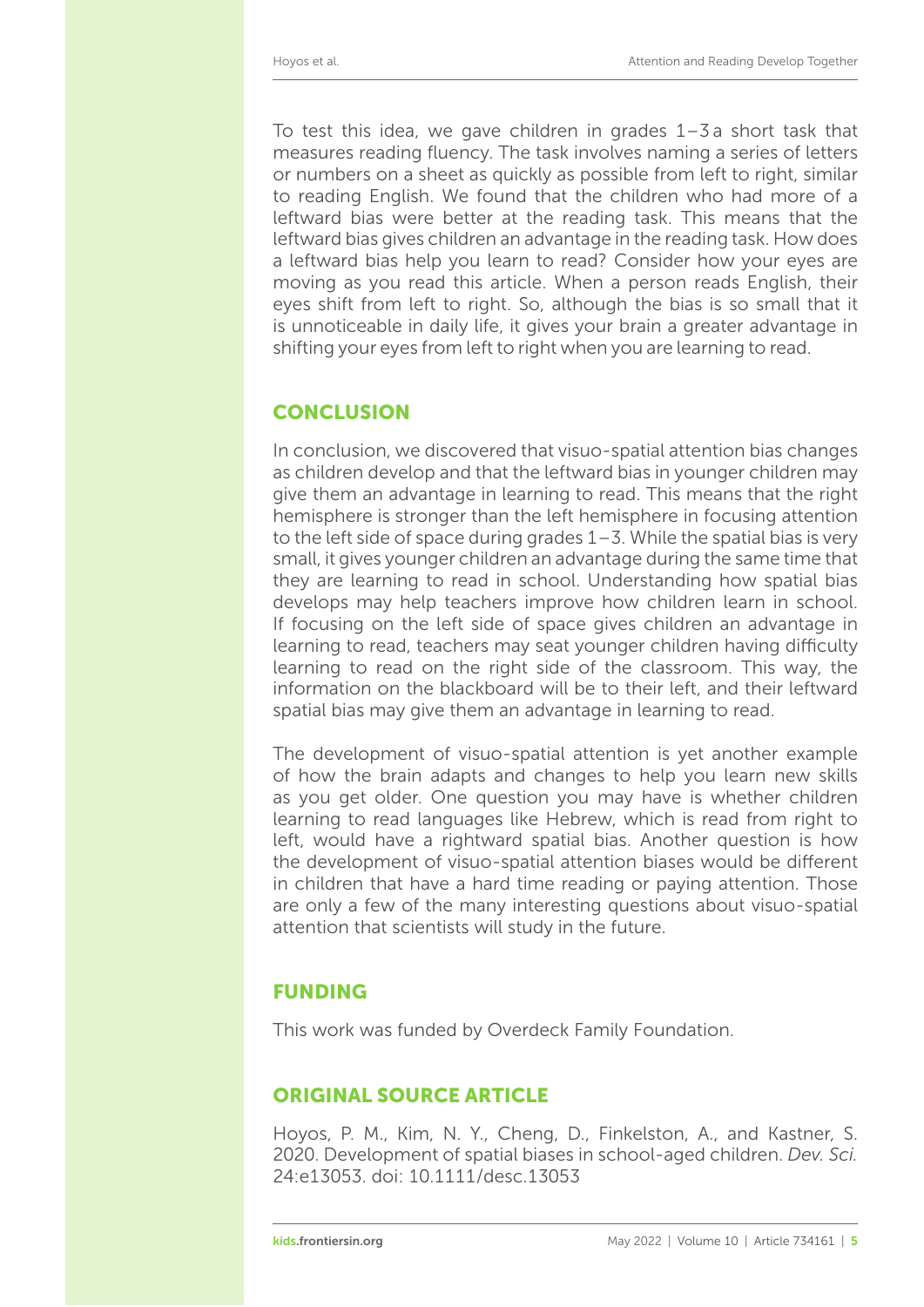# REFERENCES

- <span id="page-5-0"></span>1. Szczepanski, S. M., and Kastner, S. 2013. Shifting attentional priorities: control of spatial attention through hemispheric competition. *J. Neurosci.* 33:5411–21. doi: [10.1523/JNEUROSCI.4089-12.2013](https://doi.org/10.1523/JNEUROSCI.4089-12.2013)
- <span id="page-5-1"></span>2. [Hoyos, P. M., Kim, N. Y., and Kastner, S. 2019. How is magnetic](https://kids.frontiersin.org/articles/10.3389/frym.2019.00086) resonance imaging used to learn about the brain? *Front. Young Minds* 7:86. doi: [10.3389/frym.2019.00086](https://doi.org/10.3389/frym.2019.00086)
- <span id="page-5-2"></span>3. Hoyos, P. M., Kim, N. Y., Cheng, D., Finkelston, A., and Kastner, S. 2020. Development of spatial biases in school-aged children. *Dev. Sci.* 24:e13053. doi: [10.1111/desc.13053](https://doi.org/10.1111/desc.13053)
- <span id="page-5-3"></span>4. Kassuba, T., and Kastner, S. 2015. [The reading brain.](https://kids.frontiersin.org/articles/10.3389/frym.2015.00005) *Front. Young Minds* 3:5. doi: [10.3389/frym.2015.00005](https://doi.org/10.3389/frym.2015.00005)

SUBMITTED: 30 June 2021; ACCEPTED: 11 April 2022; PUBLISHED ONLINE: 02 May 2022.

EDITOR: [Xi-Nian Zuo,](https://loop.frontiersin.org/people/8921) Beijing Normal University, China

SCIENCE MENTOR: [Cigdem Gelegen Van Eijl](https://loop.frontiersin.org/people/1439802)

CITATION: Hoyos PM, Kim NY and Kastner S (2022) Left or Right? How Attention [and Reading Develop Together. Front. Young Minds 10:734161. doi: 10.3389/frym.](https://doi.org/10.3389/frym.2022.734161) 2022.734161

CONFLICT OF INTEREST: The authors declare that the research was conducted in the absence of any commercial or financial relationships that could be construed as a potential conflict of interest.

COPYRIGHT © 2022 Hoyos, Kim and Kastner. This is an open-access article distributed under the terms of the [Creative Commons Attribution License \(CC BY\).](https://creativecommons.org/licenses/by/4.0/) The use, distribution or reproduction in other forums is permitted, provided the original author(s) and the copyright owner(s) are credited and that the original publication in this journal is cited, in accordance with accepted academic practice. No use, distribution or reproduction is permitted which does not comply with these terms.



# YOUNG REVIEWER

#### TRISTAN, AGE: 12

My name is Tristan, I have a younger brother, I am in year 7 and I am quite interested in neuroscience. My favorite sports are swimming and climbing. I can speak English, Dutch, and Turkish, and at school I am learning Chinese and Spanish (and Latin). My favorite subjects are English, Spanish, Science, Maths, and Geography. My favorite foods are pizza and sushi, and my current favorite novel is The Maze runner/The Hunger games/Percy Jackson.